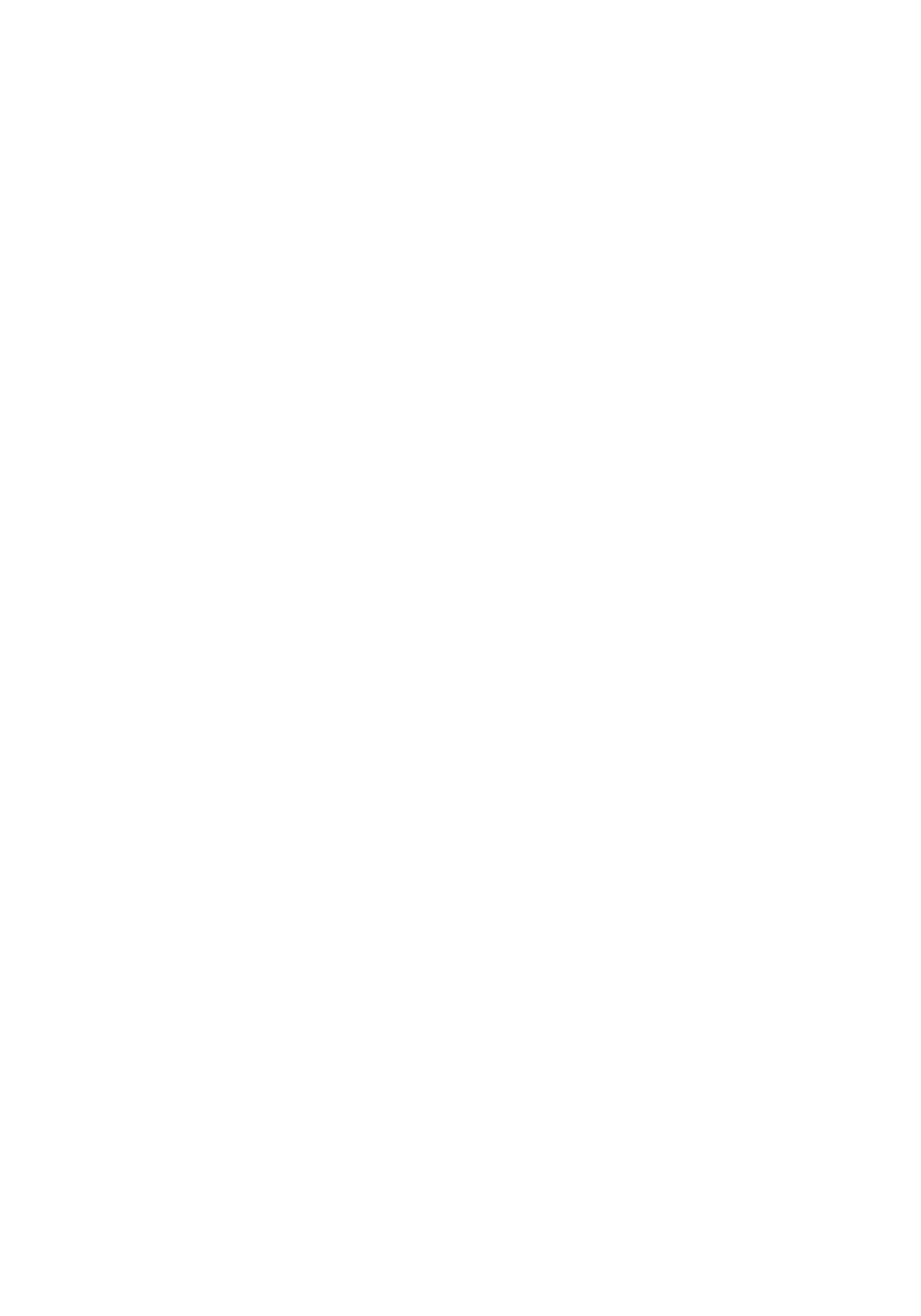# Promoting and Defending Economic, Social and Cultural Rights: A Handbook

Allan McChesney



Washington, DC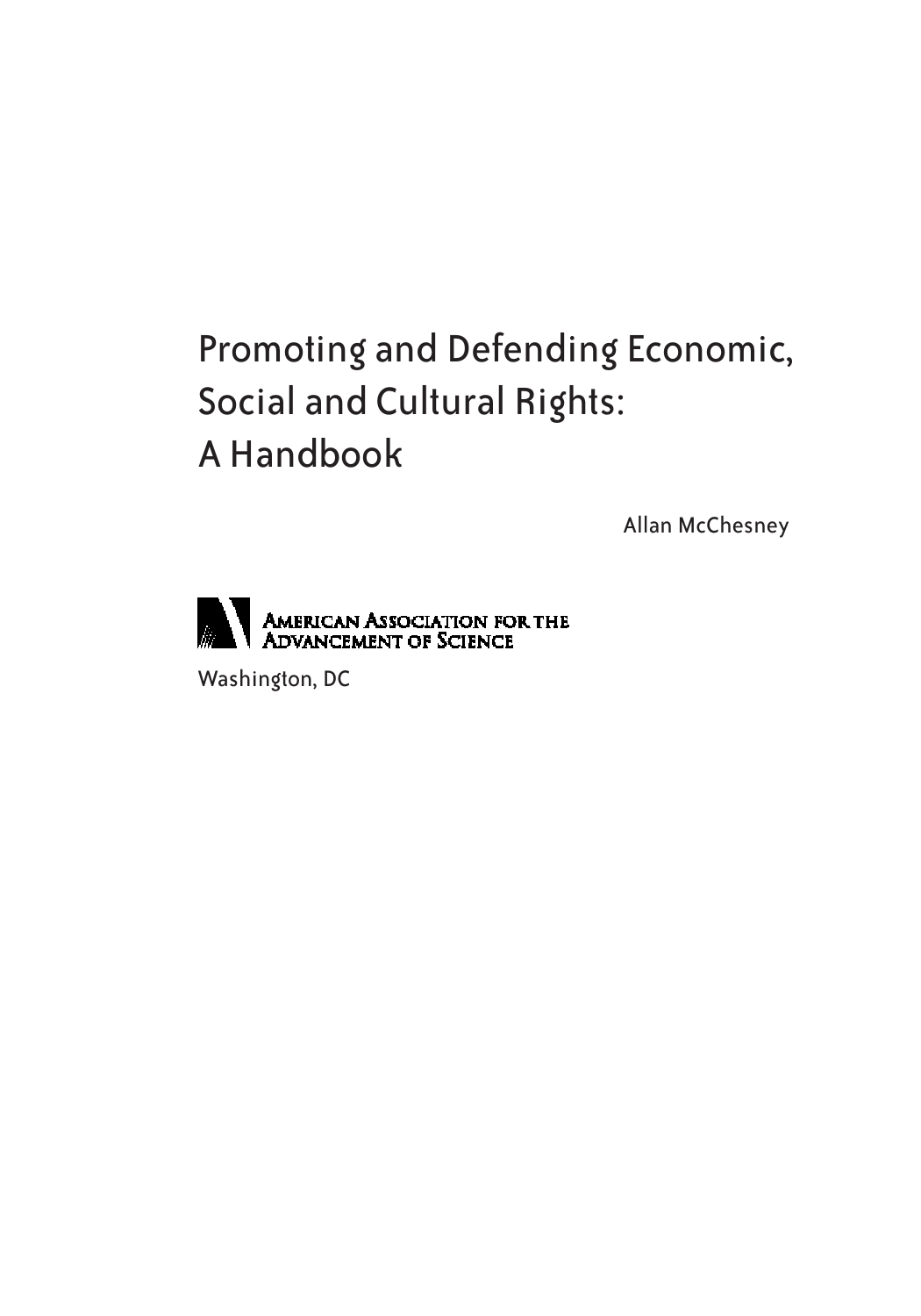**HURIDOCS Cataloguing in Publication Data** TITLE: Promoting and Defending Economic, Social and Cultural Rights: A Handbook PERSONAL AUTHOR: McChesney, Allan CORPORATE AUTHORS: American Association for the Advancement of Science (AAAS) Science and Human Rights Program; Human Rights Information and Documentation Systems, International (HURIDOCS) PLACE OF PUBLICATION: Washington, DC PUBLISHER: AAAS ADDRESS: 1200 New York Avenue, NW, Washington, DC 20005, United States TELECOMMUNICATIONS: tel: 1.202.326.6790; fax: 1.202.289.4950; e-mail: shrp@aaas.org DATE OF PUBLICATION: 20000800 PAGES: xx, 198 ISBN: 0-87168-645-7 LANGUAGE: ENG STATISTICAL INFORMATION: N INDEX: Human rights / monitoring / economic, social and cultural rights FREE TEXT: This practical handbok is for NGOs and others active in civil society who want to prevent or stop violations of economic,

social and cultural rights and promote fulfilment of these rights at the national and international levels.

This report is a product of the AAAS Science and Human Rights Program, in co-operation with Human Rights Information and Documentation Systems, International. The AAAS Science and Human Rights Program operates under the oversight of the AAAS Committee on Scientific Freedom and Responsibility (CSFR). The CSFR, in accordance with its mandate and Association policy, supports publication of this report as a scientific contribution to human rights. The interpretations and conclusions are those of the author and do not purport to represent the views of the AAAS Board, the AAAS Council, the CSFR, or the members of the Association.

ISBN 0-87168-645-7

Copyright © 2000 by the American Association for the Advancement of Science 1200 New York Avenue, NW Washington, DC 20005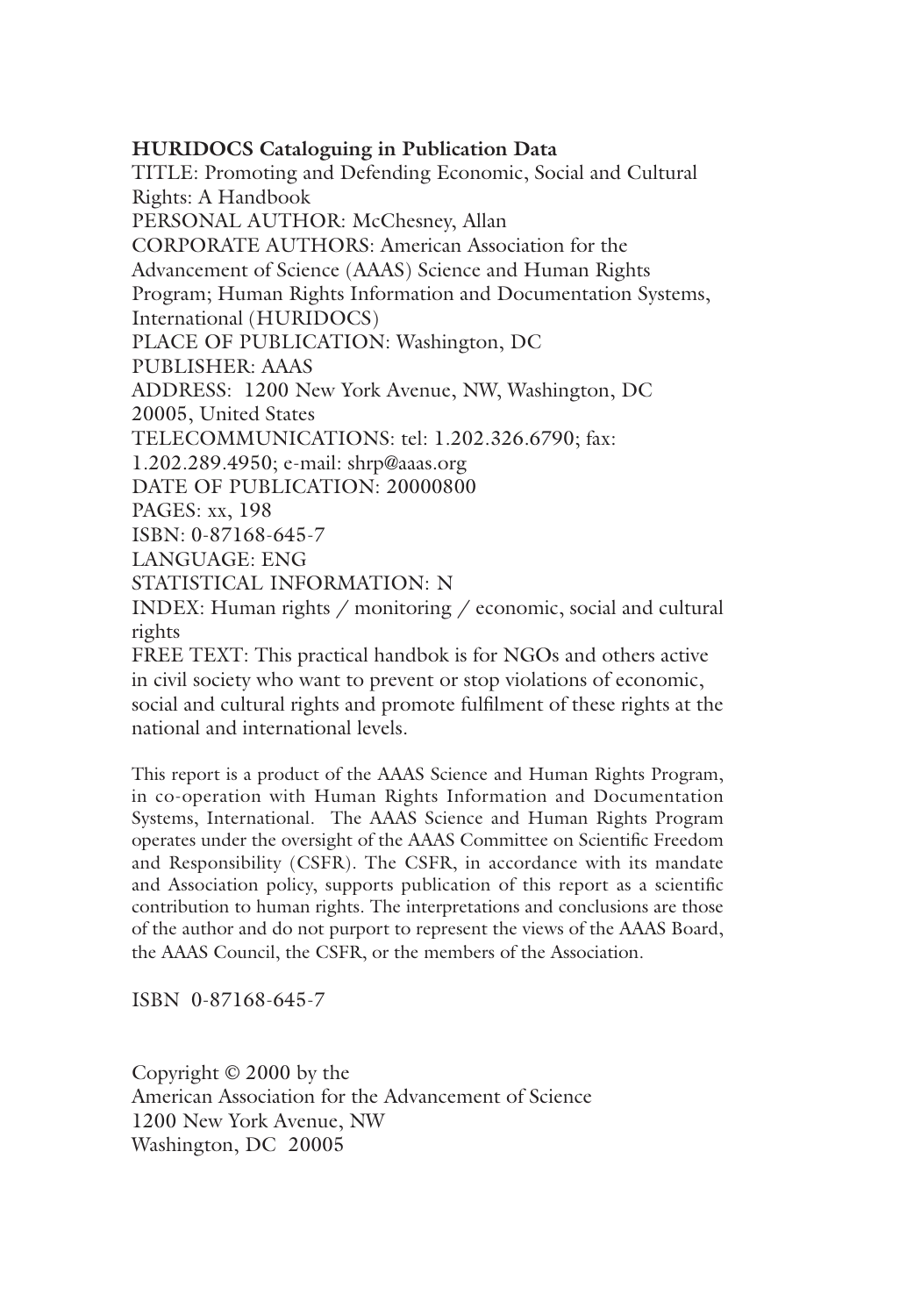# Table of Contents

| Introduction: |                                                                                                                                                   |
|---------------|---------------------------------------------------------------------------------------------------------------------------------------------------|
| Chapter 1:    | An Overview of the International Bill of Rights  5                                                                                                |
| Chapter 2:    | Connections Between Human Rights and Law 9                                                                                                        |
| Chapter 3:    | What are Economic, Social and Cultural Rights and<br>Who Must Ensure that They Are Implemented?  17                                               |
| Chapter 4:    | How Are Civil and Political Rights Linked to<br>Economic, Social and Cultural Rights?  21                                                         |
| Chapter 5:    | Do "Universal" Human Rights Always Apply?                                                                                                         |
| Chapter 6:    | Violations of the Covenant: A Quick Summary 31                                                                                                    |
| Chapter 7:    | Violations of Covenant Obligations 33                                                                                                             |
| Chapter 8:    | Violations of Specific Covenant Rights  41                                                                                                        |
| Chapter 9:    | How Do Non-Governmental Organisations Help to<br>Stop Violations of Economic, Social and Cultural<br>Rights and Work for Their Implementation? 63 |
| Chapter 10:   | How Does the UN Committee on Economic, Social<br>and Cultural Rights Monitor Implementation and<br>Violations of the Covenant? And How Can NGOs   |
| Chapter 11:   | ESCR Promotion by Other UN and Regional<br>Human Rights Bodies, and Related Roles for                                                             |
| Chapter 12:   | Sharing and Improving this Handbook 135                                                                                                           |
|               |                                                                                                                                                   |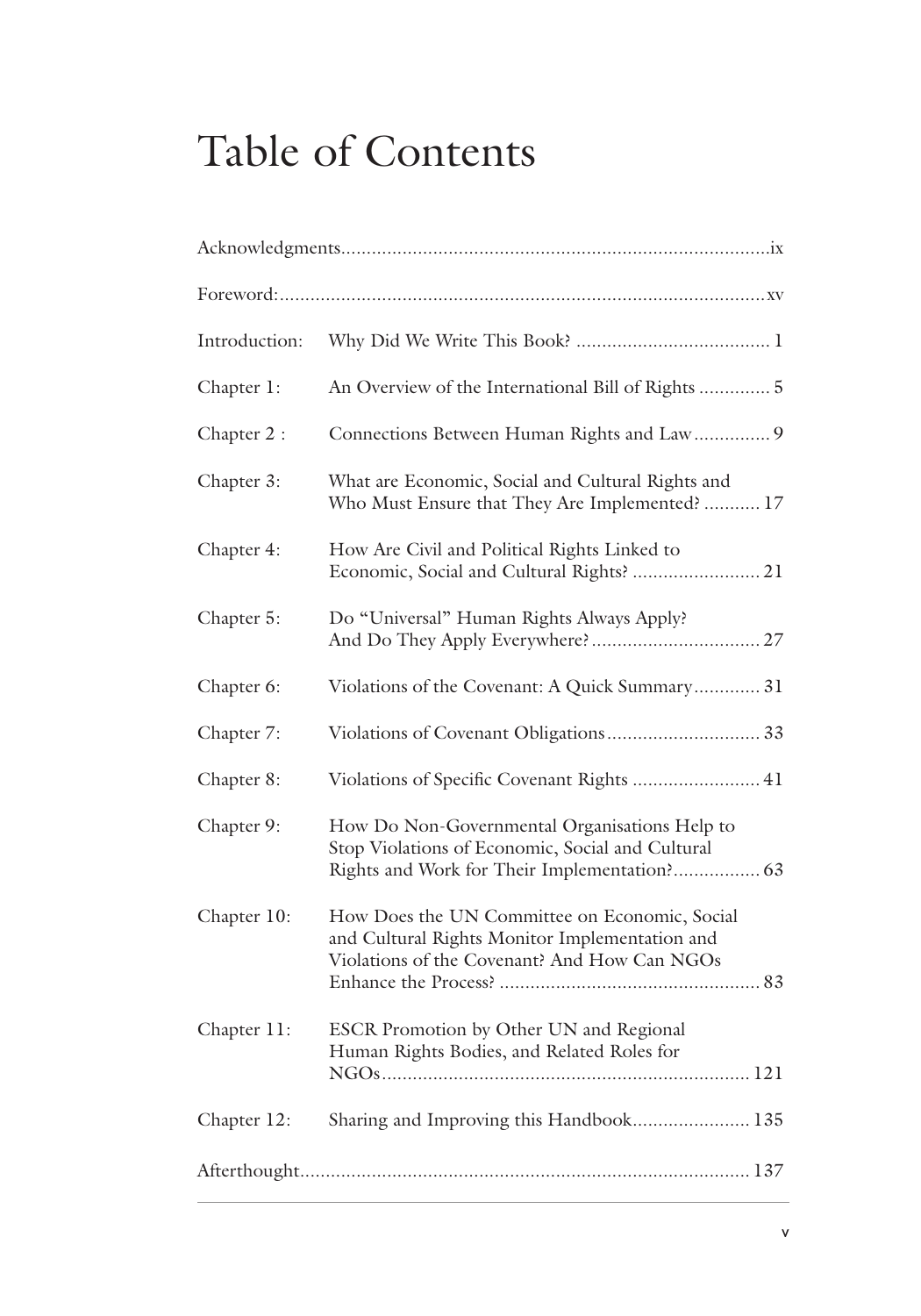#### **Annexes**

| Annex A: |                                                                                             |
|----------|---------------------------------------------------------------------------------------------|
| Annex B: | Glossary of Terms and Acronyms 143                                                          |
| Annex C: | UN and Regional Human Rights Bodies and                                                     |
| Annex D: | Navigating the Website of the Office of the<br>High Commissioner for Human Rights 149       |
| Annex E: | NGOs Active in Economic, Social and                                                         |
| Annex F: | NGO Checklists for the Promotion and Defence of<br>Economic, Social and Cultural Rights 167 |
| Annex G: | Using the Internet for Human Rights Work  177                                               |
| Annex H: | Fictional Case Studies on Economic, Social                                                  |
| Annex I: | International Covenant on Economic, Social                                                  |

#### **Case Illustrations**

| 4.1 | Denial of Civil and Political Rights Contributes to<br>Denial of Economic, Social and Cultural Rights                                        |    |
|-----|----------------------------------------------------------------------------------------------------------------------------------------------|----|
| 4.2 | Relationships Between Civil and Political Rights and<br>Economic, Social and Cultural Rights: Civil Society<br>Protests Against Megaprojects |    |
| 7.1 | The State's Responsibility to Prevent Discrimination<br>in Access to Services for People with Disabilities                                   | 35 |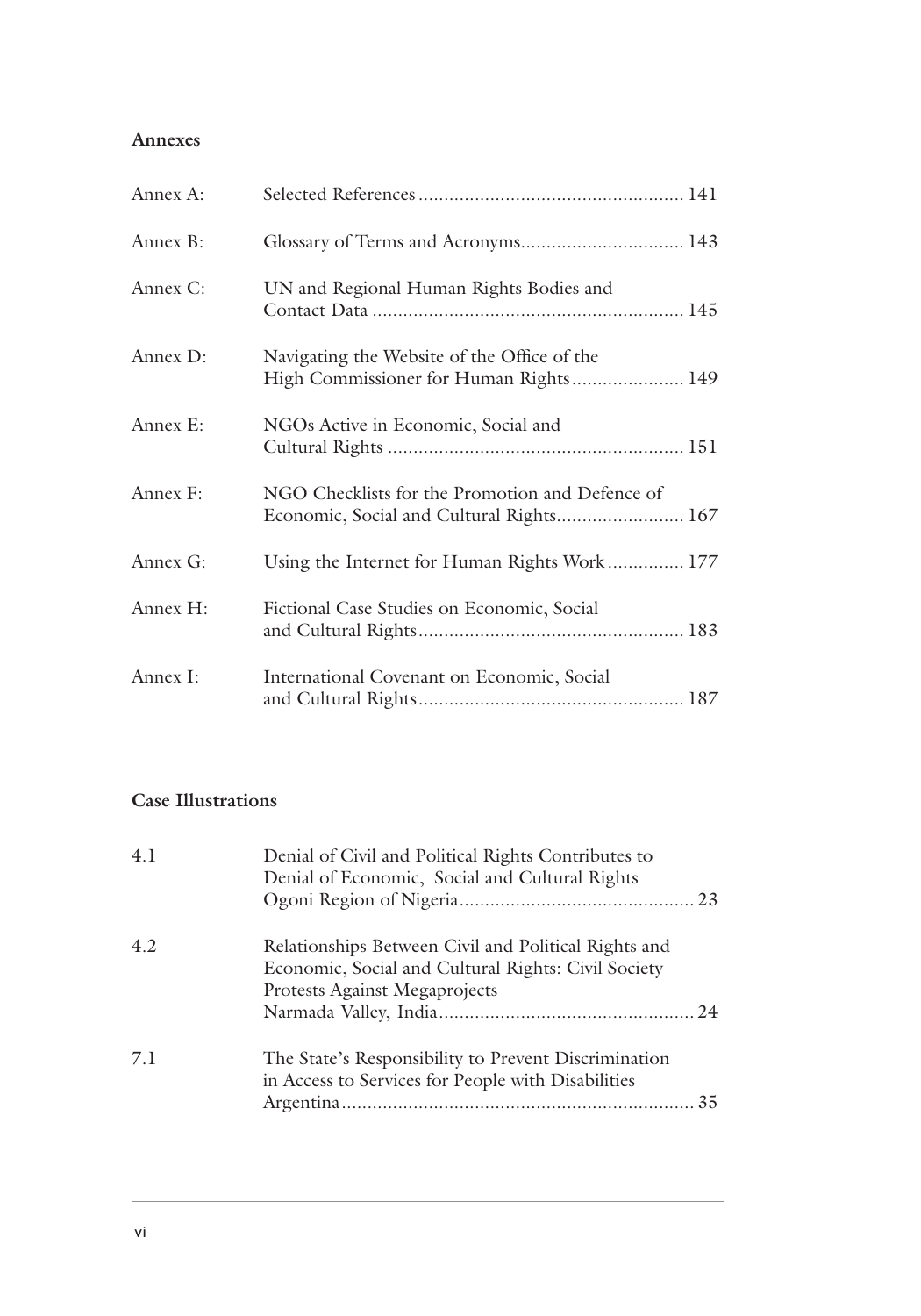| 8.1 | Violations of Economic, Social and Cultural Rights<br>Often Occur at the Same Time as Violations of<br>Civil and Political Rights<br>Example: Forced and Bonded Labour  43 |
|-----|----------------------------------------------------------------------------------------------------------------------------------------------------------------------------|
| 8.2 | The Interests of Industry v. a Family                                                                                                                                      |
| 8.3 | Rights to Health and Food Compete with<br>Gold Mining                                                                                                                      |
| 8.4 | Right to Health and Prevention of Disease                                                                                                                                  |
| 8.5 | Denial of Natural Resource Rights and Cultural<br>Rights for Indigenous Peoples                                                                                            |
| 8.6 | Protecting the Right of a Group to Benefit from Its<br>Traditional Knowledge                                                                                               |
| 9.1 | Using Anti-Discrimination or Pro-Equality Laws to<br>Bolster Enjoyment of Economic, Social and<br>Cultural Rights                                                          |
| 9.2 | Turning to a Nation's Justice System to Enforce<br>International Workers' Rights: U.S. Law and the<br>Garment Industry on the Pacific Island of Saipan73                   |
| 9.3 | The Rights to Food, Health, Use of Natural<br>Resources, and the Benefits of Science: Helping<br>Farmers to Defend Their Traditional Knowledge<br>Against "Biopiracy"      |
| 9.4 | Consumer Boycott to Protect Indigenous Rights:<br>Friends of the Lubicon v. Daishowa                                                                                       |
| 9.5 | Urgent Action: Rights of a Traditional Fishing<br>Community                                                                                                                |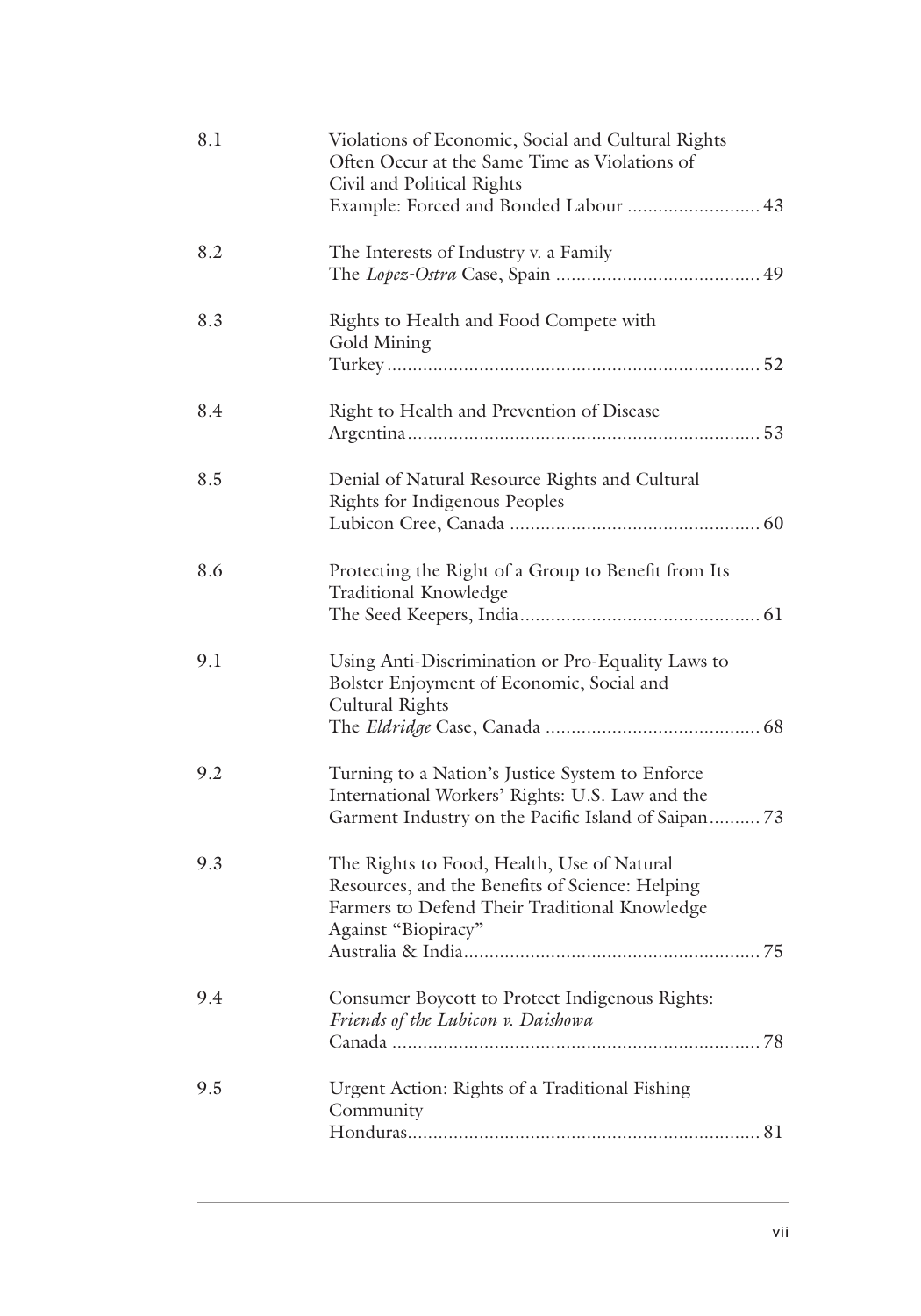| 10.1 | NGO Input to the CESCR                                                                                        |  |
|------|---------------------------------------------------------------------------------------------------------------|--|
| 10.2 | CESCR Visit to a Country                                                                                      |  |
| 11.1 | Seeking a World Bank Panel Intervention to<br>Protect Poverty Reduction Programmes (and the<br>Right to Food) |  |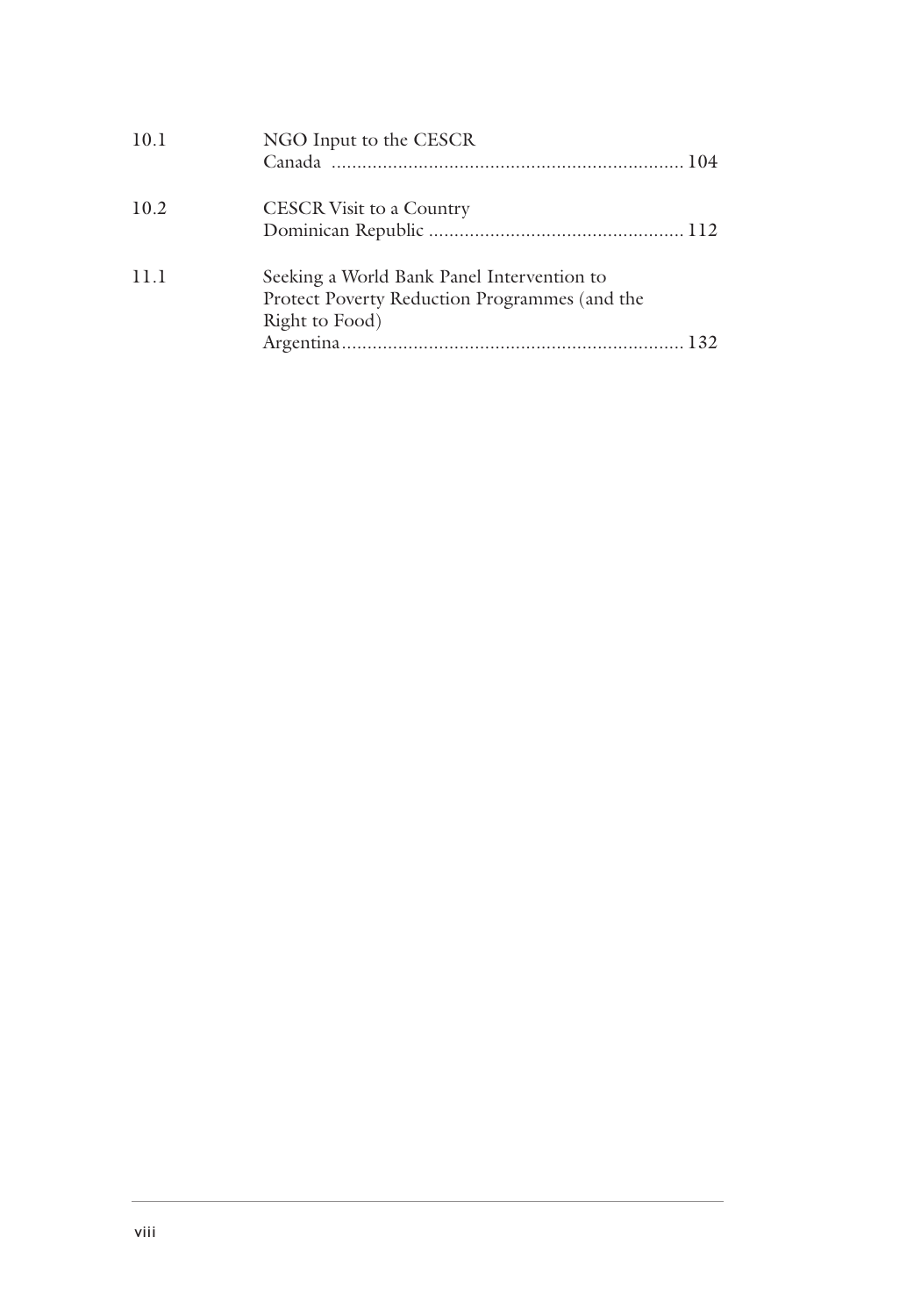## Acknowledgments

This *Handbook* would not have been possible without the generous and willing assistance of a constellation of people around the world who believe in economic, social and cultural rights, and who gave generously of their time, knowledge and experience at every stage of the *Handbook's* development. There is not enough space to list everyone who contributed.

#### The Project Team

Among the people whose contributions I would like to acknowledge by name are the project staff at AAAS and HURIDOCS, who in addition to reviewing and commenting on the Handbook as it progressed through various drafts, have organised and implemented the overall project of which it is a part. Project staff include Manuel Guzman and Bert Verstappen at HURIDOCS, and Audrey Chapman, Sage Russell, Stephen Hansen, Matthew Zimmerman and Eric Wallace in the Science and Human Rights Program at AAAS. At the 1993 World Conference on Human Rights, where I first heard her speak, Audrey Chapman was already setting the stage for the project that has nurtured this *Handbook*. Dr. Chapman invited me to join in project planning and implementation and has given inspiration and guidance at many important landmarks along the way.

Sage Russell has been an active, skilled and encouraging editor, who contributed considerably to the shape and spirit of the text. In countless instances throughout the volume, she has also contributed directly to its content. Matt Zimmerman, in addition to his fine work on the layout of the *Handbook*, co-authored Annex G dealing with the uses and perils of the Internet.

#### The ESCR Project Advisory Committee

Both the *Handbook* and the project of which it is a part have benefitted greatly from the steady support and guidance of a distinguished international Advisory Committee, whose members share expertise in and a deep commitment to economic, social and cultural human rights. Advisory Committee members took a strong interest in the development of the *Handbook*, providing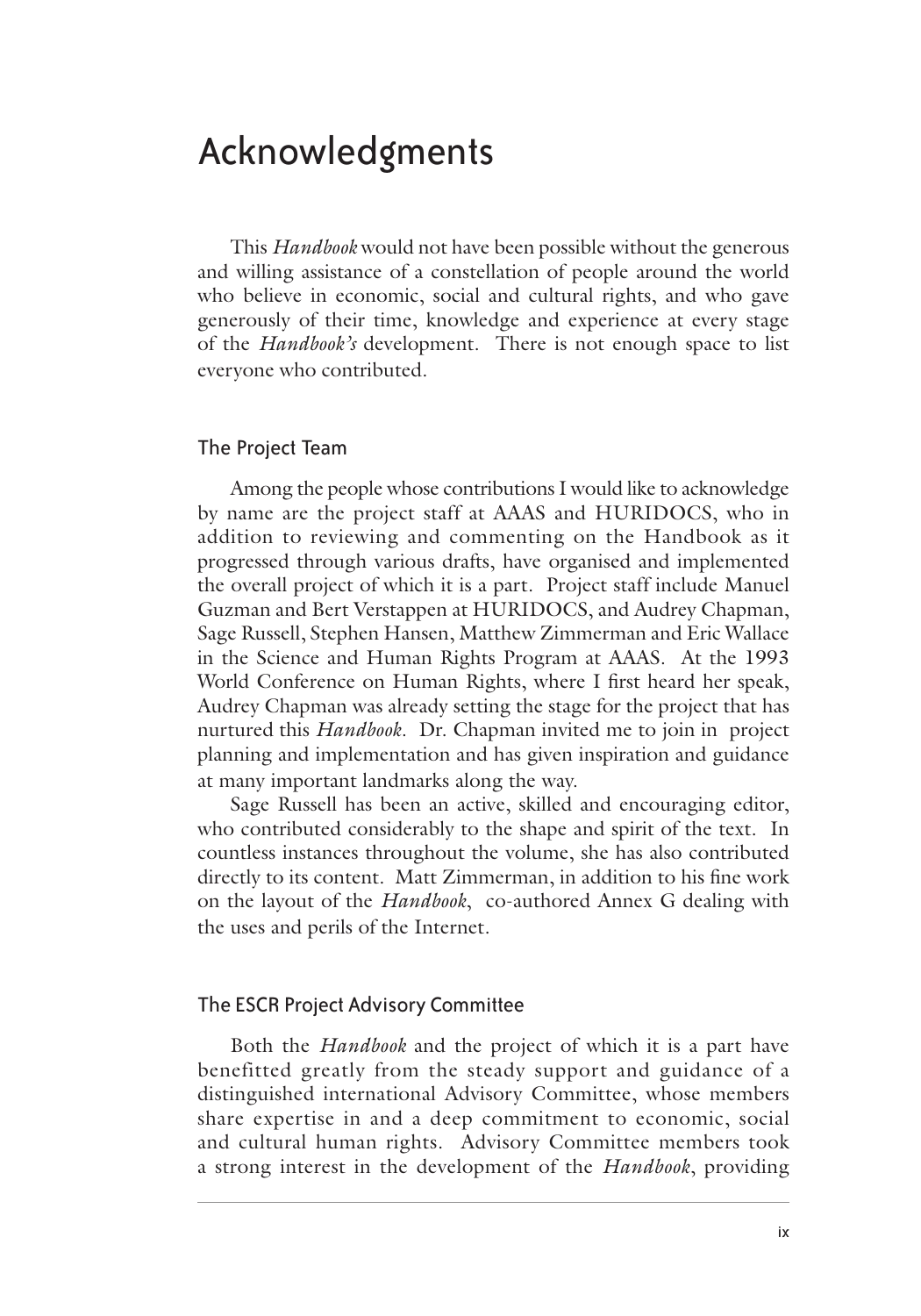helpful ideas, suggestions and encouragement, and reviewing and commenting on numerous drafts. Their names and professional affiliations are listed below.

- Supang Chantavanich, Director, Asian Research Centre for Migration, Chulalongkorn University, Bangkok, Thailand
- Rebecca Cook, Professor, Faculty of Law, University of Toronto, Toronto, Ontario, Canada
- Virginia Dandan, Professor, College of Fine Arts, University of the Philippines, Quezon City, the Philippines; Chair, UN Committee on Economic, Social and Cultural Rights
- Clarence Dias, President, International Center for Law in Development, New York, NY, United States
- Héctor Faúndez Ledesma, Director, Centre for Graduate Studies, Faculty of Law and Political Sciences, Central University of Venezuela, Caracas, Venezuela
- Tokunbo Ige, Legal Officer for Africa, International Commission of Jurists, Geneva, Switzerland
- Miloon Kothari, Convener, Housing and Land Rights Committee, Habitat International Coalition, Delhi, India
- Rolf Künnemann, Secretary General, FoodFirst Information and Action Network (FIAN), Heidelberg, Germany
- Janek Kuczkiewicz, Deputy Director, Department of Trade Union Rights, International Confederation of Free Trade Unions, Brussels, Belgium
- Carmel Shalev, Director, Unit for Health Rights and Ethics, Gertner Institute for Health Policy Research, Tel Hashomer, Israel; Member, UN Committee on the Elimination of All Forms of Discrimination Against Women
- Sigrun Skogly, Lecturer in Law, Department of Law, Lancaster University, Lancaster, United Kingdom

I wish to recognise the special contributions made by Sigrun Skogly and Miloon Kothari, who willingly reviewed drafts, answered questions and helped to locate important background materials. Miloon generously shared his considerable wisdom and knowledge gained as a longtime NGO advocate for housing rights before the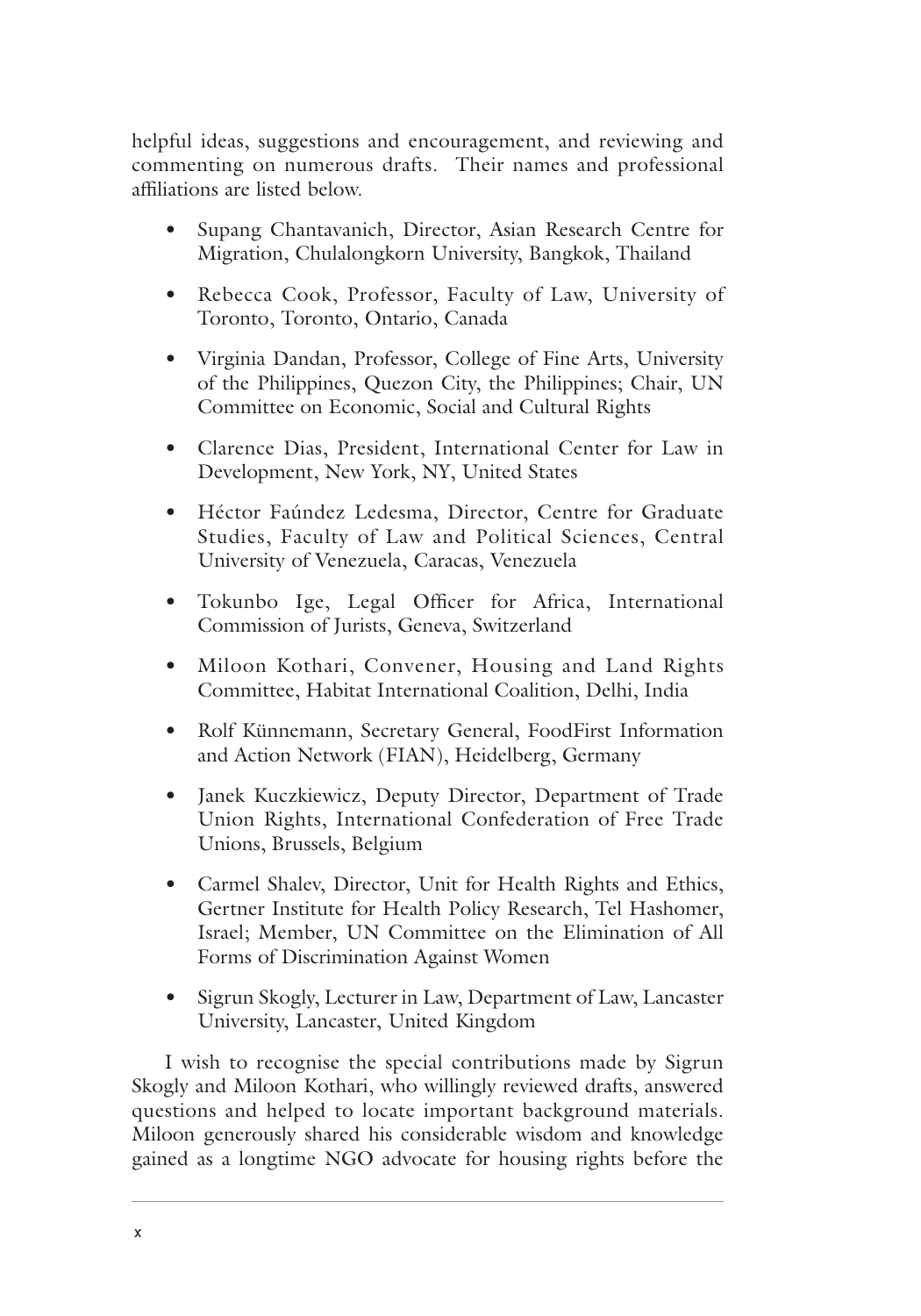Committee on Economic, Social and Cultural Rights. Sigrun drew upon her experience as a university teacher and as an advocate on social and economic rights issues. For his early encouragement and advice on two elements I added to the *Handbook* to enhance its clarity and usefulness for grassroots NGOs, I wish also to thank Clarence Dias.

I would also like to acknowledge two individuals who are not formal members of the Advisory Committee, but who have made valuable contributions to the work of the Committee and to the Project that it oversees. Abdullahi An-Na'im, Charles Howard Candler Professor of Law at Emory Law School in Atlanta, Georgia, is a former Advisory Committee member who helped to shape the ESCR Project in its early stages. More recently, Professor Alicia Ely Yamin of the Joseph L. Mailman School of Public Health at Columbia University in New York, has participated actively in the work of the ESCR Advisory Committee in her capacity as member of the AAAS Committee that oversees the work of the Science and Human Rights Program.

#### Advisors from the CESCR and Its Secretariat

I appreciate the assistance provided by Alex Tikhonov, Kitty Arambulo and Paivikki Aaku of the Secretariat of the UN Committee on Economic, Social and Cultural Rights (CESCR). I am especially indebted to Kitty Arambulo, who reviewed the sections dealing with the work of the Committee and was always ready to answer questions and clarify the sometimes mysterious workings of the United Nations human rights monitoring system. On the Committee itself, I wish to thank in particular Professor Virginia Bonoan-Dandan, its Chair, and Professor Paul Hunt. Paul Hunt reviewed the sections of the *Handbook* on the work of the CESCR and offered many insightful and practical suggestions. Virginia Dandan, as a member of the Project's Advisory Committee since its inception, has been a valuable source of support to the Project because of her strong and steady belief in the value of what we are striving to accomplish. Virginia Dandan and Paul Hunt epitomise the openness of the Committee on Economic, Social and Cultural Rights to input from NGOs.

#### Other Valued Advisors from NGO, NGI and Academic Communities

Finally, I would like to recognise the contributions of people from around the world who held the *Handbook* up to the light of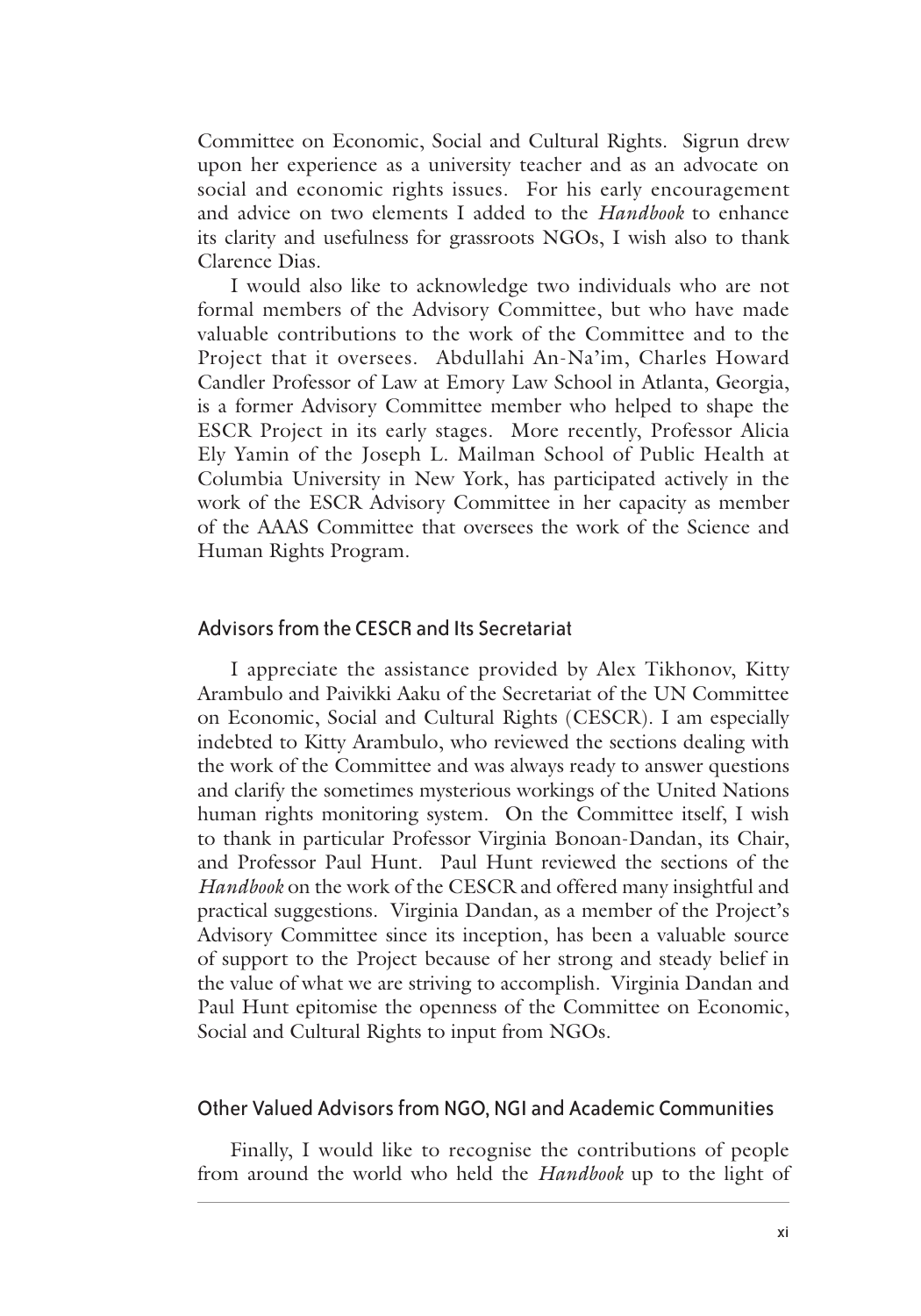their own experience in civil society and provided candid reactions and recommendations. This *Handbook* is written for NGOs, and it attempts to present a picture of reality as actually experienced by NGOs, rather than an idealised image of how the system is supposed to work. The volume is able to take a different approach than would be appropriate in an official UN document

NGO focus groups in Canada and the Philippines met to discuss the draft *Handbook* and individual reviewers in South Africa contributed critiques and insights as well. A full day focus group, which produced many recommendations for the *Handbook*, was held in Ottawa in September 1998, at the headquarters of the International Development Research Centre (IDRC). To ensure a diversity of perspectives, I invited individuals from NGOs and institutions focused on both international and national social development issues as well as human rights. I wish to reiterate my thanks to the many participants, as well as to those who co-operated with project colleagues during the related review processes in South Africa and the Philippines.

Two Canadian reviewers who provided both advice and important resource documents were Bruce Porter of the Centre for Equality Rights in Accommodation (CERA) and Rob Robertson, Counsel for IDRC. Also at IDRC, I was grateful for the collegial support of its President, Maureen O'Neil and for the advice that David Brooks, Daniel Buckles and others gave respecting the relationships among economic, social and cultural rights, natural resource sharing and the environment. The opportunity to participate in an IDRC project on these questions and another on intellectual property and the protection of traditional knowledge (as part of the global Crucible Project) helped me to refine a number of perspectives for the *Handbook*. IDRC staff also aided my efforts to meet with lawyers and legal workers working with NGOs in Capetown, South Africa in July 1998. Their reflections on using law and community organising to promote economic, social and cultural rights were both informative and inspirational.

For their location and verification of documentation and illustrative examples of NGO work, I wish to recognise the kind assistance of personnel from the National Anti-Poverty Organization (NAPO) and CERA in Canada and the *Centro de Estudios Legales y Sociales* (CELS) in Argentina. At CELS, Juana Kweitel especially provided many timely details on NGO activities promoting implementation of economic and social rights at the international level and through national courts. Over the years of developing the *Handbook* (and previously) I learned many important things about UN procedures from Mona Rishmawi and other colleagues at the International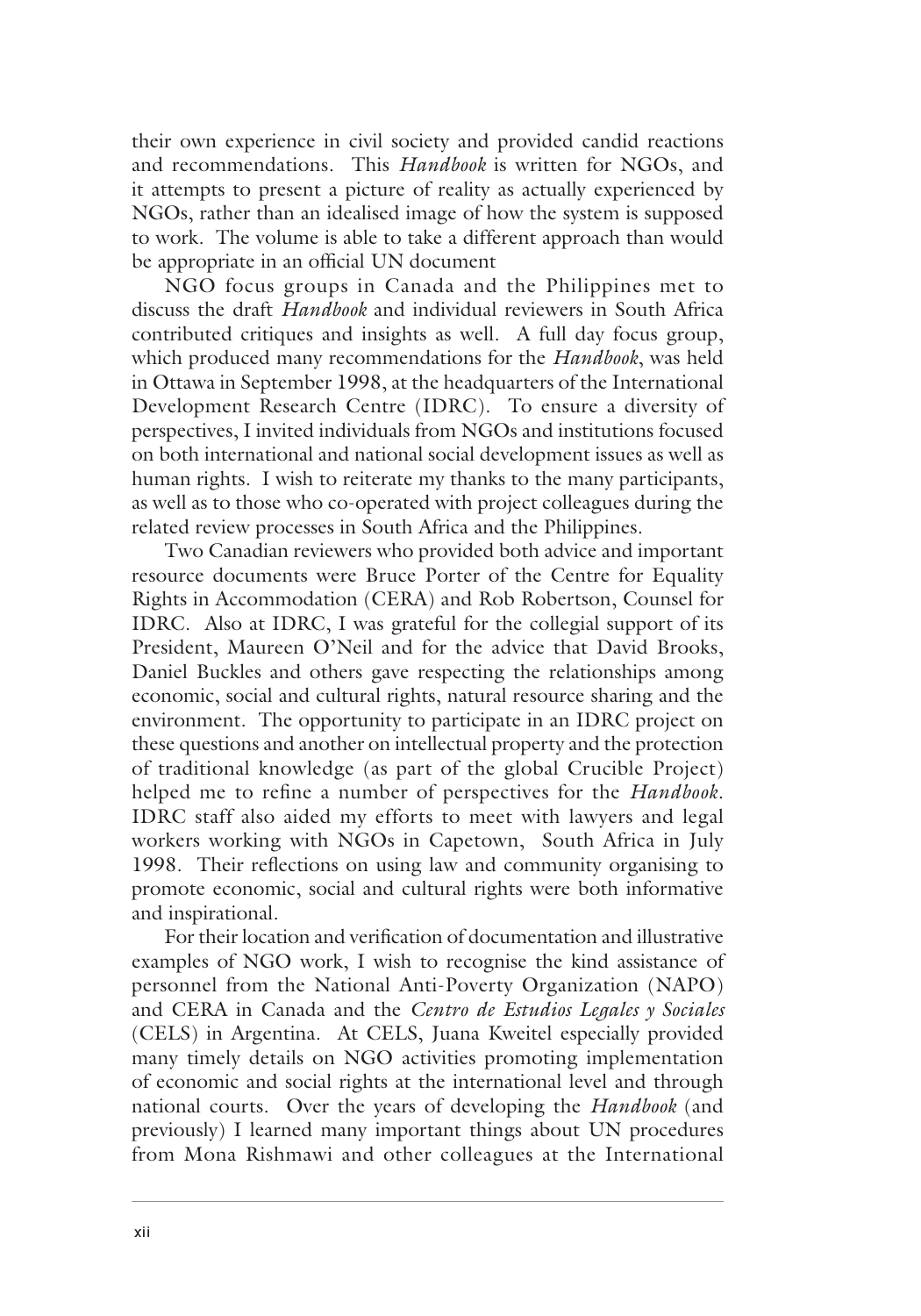Commission of Jurists in Geneva. I learned much about pan-European economic and social rights issues from Nathalie Prouvez, also of the ICJ. Publications by Tom Kenny provided additional helpful detail and analysis on economic and social rights protections in Europe. I also benefitted from e-mail exchanges with him regarding the UN context. Others whose contributions were helpful at important stages included Geraldine Van Bueren, Director of the Programme on the International Rights of the Child at the University of London, Gerit-jan van Oven, Member of the Netherlands Parliament, and Marjolein Brouwer, formerly on staff at the UN in Geneva and more recently with NOVIB.

Excerpts from a draft of the *Handbook*, including the first NGO Checklist (in Annex F) and one of the fictional case scenarios (in Annex G) were used as training tools during two large NGO workshops at the Hague Appeal for Peace Conference, in May 1999. The occasion also permitted assessment of the practical merits of the material. I wish to thank three well-versed individuals who ably worked with me to facilitate small group discussions during the workshops: Bruce Abramson, Maria Green and Birgit Toebes. Additional thanks are owed to Bruce Abramson for a written commentary that he subsequently conveyed concerning the draft excerpts.

Over the past couple of years, several colleagues have been participating in writing other kinds of manuals focused on economic, social and cultural rights. Through discussions with these colleagues, I have made a conscious effort to try to ensure that there would be a minimum of overlap in our varied efforts. Though I have not had an opportunity to see the various draft publications, it appears that each of the other pending resources will be very worthwhile in its own right, serving core purposes different from those of the current *Handbook*.

#### Support for the *Handbook*

This *Handbook* would not have been possible without the generosity of the Ford Foundation, the governments of Denmark and the Netherlands, the John D. and Catherine T. MacArthur Foundation, and the Joyce Mertz-Gilmore Foundation. We are grateful to them for their financial and moral support of the ESCR Project, and their patience during the time it took to turn the *Handbook* from an idea into a reality.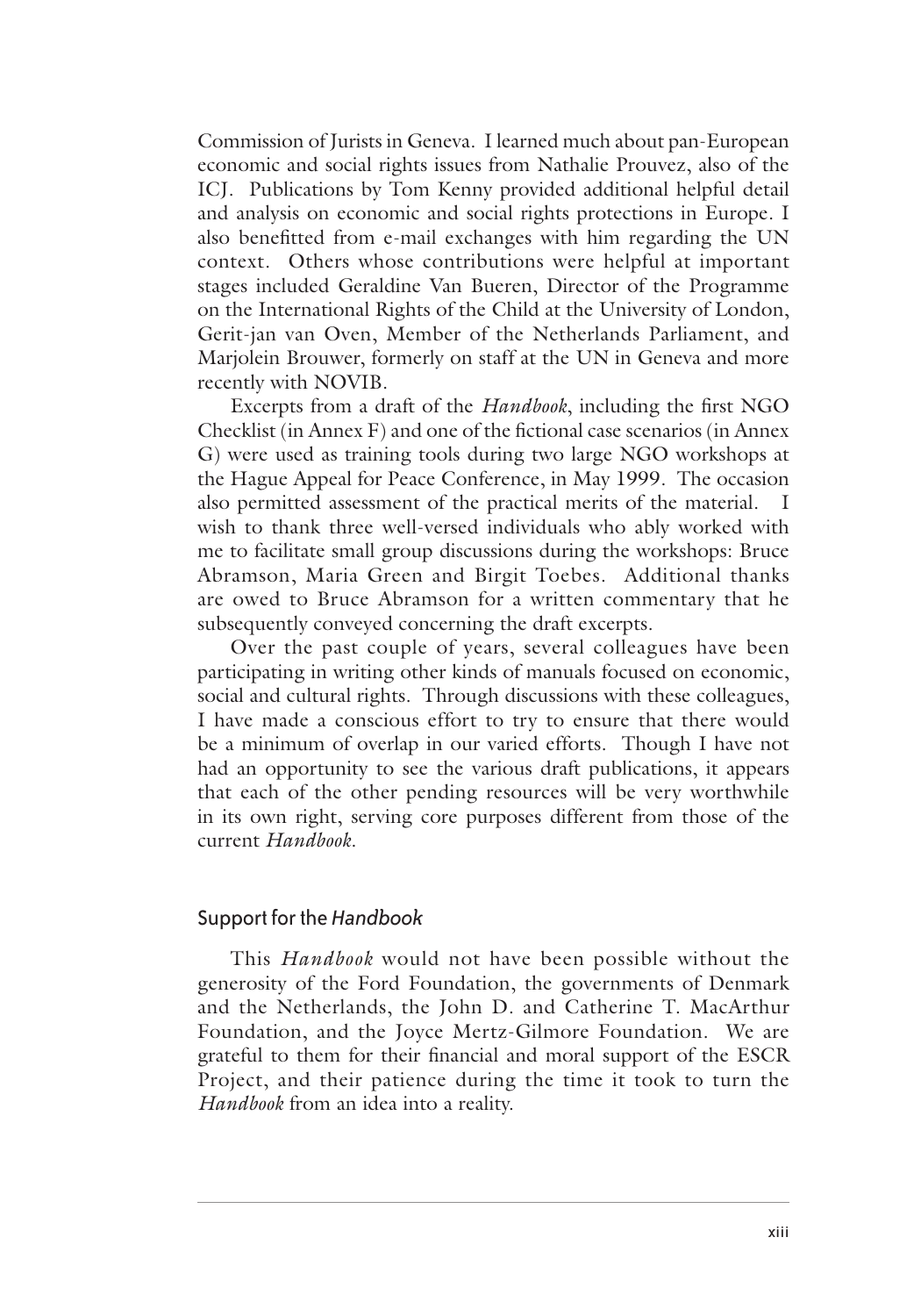#### Dedication

For a guidebook, it seems inappropriate to insert a special page to announce a dedication from the author; yet a dedication is warranted. I wish to dedicate the *Handbook* to those who have held fast to the idea that our shared responsibility for the basic needs and rights of others does not stop at our individual or national doorsteps. Among those who taught me such lessons by their words and actions were the late Walter S. Tarnopolsky, a renowned law professor, Justice of Appeal, member of the UN Human Rights Committee and mentor to many. As always, important lessons on using one's opportunities to fulfil community and global responsibilities continue to be imparted by my father, Robert D. McChesney, my mother, Isabelle Orton McChesney, and admired members of our extended (and extensive) families.

Allan McChesney Ottawa, Canada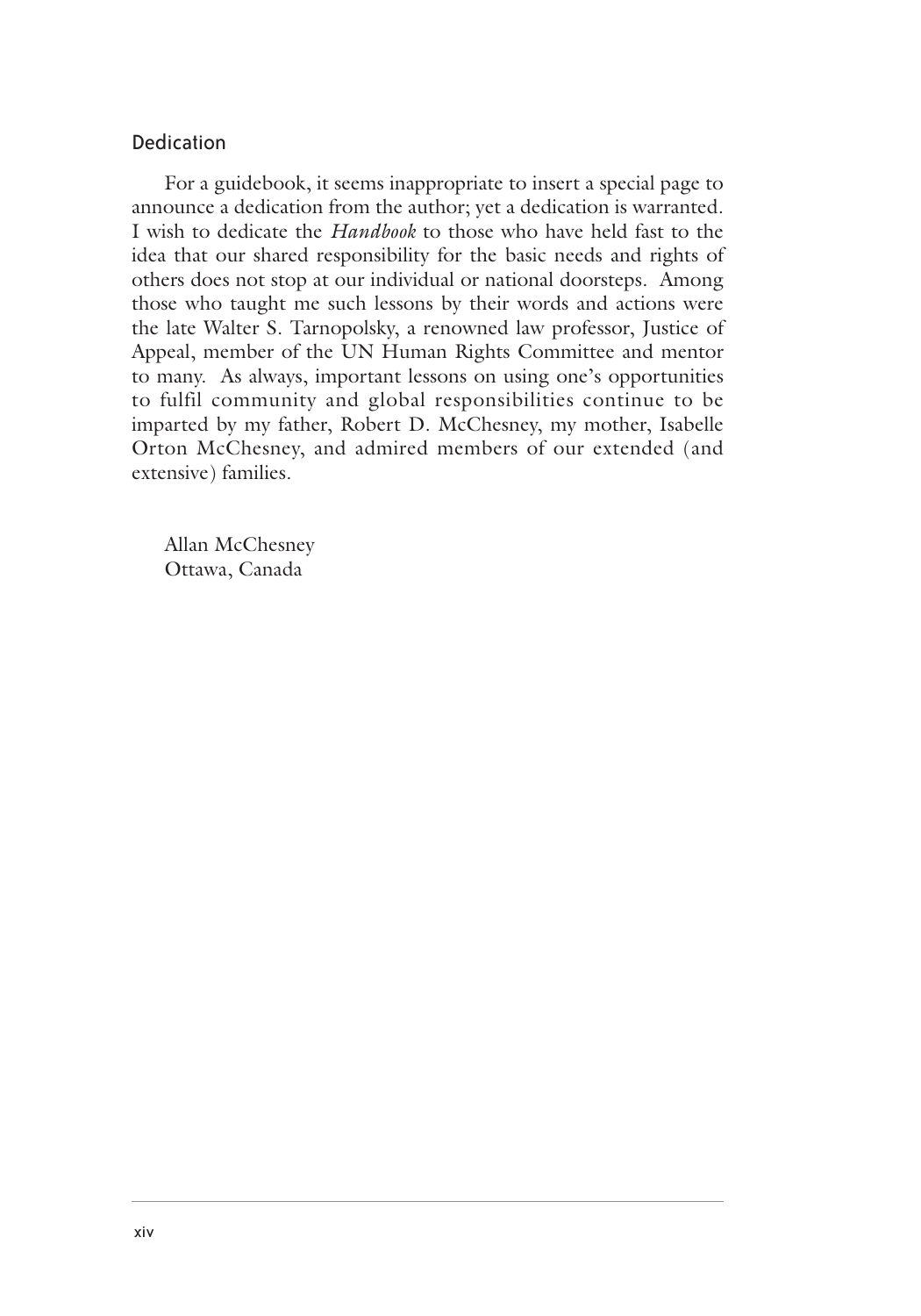### Foreword\*

#### **Overview**

This *Handbook* was produced by the AAAS/HURIDOCS Economic, Social and Cultural Rights Violations Project (ESCR Project). The ESCR Project began in 1996, with the goal of developing tools, methods and resources to help non-governmental organisations (NGOs) to identify, monitor, and document violations of these important, but often neglected, human rights.

In everyday language, monitoring means observing, collecting information, keeping track of changes, and reporting on particular kinds of activities. For example, an NGO might want to keep track of the number of girls enrolled in primary or secondary school in a given area, compared to the enrolment of boys, as well as whether these numbers increase or decrease over time. By tools, we mean various practical aids or devices that can be used in monitoring. This *Handbook* is a tool for monitoring because it provides practical guidance on how to keep track of human rights activities and progress. The *Thesaurus of Economic, Social and Cultural Rights,* described below, is also a monitoring tool.

By methods, we are referring to the approach or process by which monitoring takes place: that is, the actual steps that an NGO follows in keeping track of an activity. An NGO could collect information on a particular topic by interviewing people, sending out questionnaires, reading and cutting out newspaper articles, examining government records and reports, or counting the number of times people engage in an activity during a certain period of time: for example, how many women (or men) collect water at a given well during a 24-hour period.

By resources, we mean useful information or other assistance. This *Handbook* contains a wealth of resource information. It lists many names and addresses of governmental and non-governmental organisations that promote, protect and defend economic, social and cultural human rights, as well as books and articles on the subject and useful website addresses. Resource information is scattered throughout the text, and appears in concentrated form in the Annexes at the back of the book.

<sup>\*</sup>Note that the *Handbook* uses British English spelling, in keeping with common United Nations practice.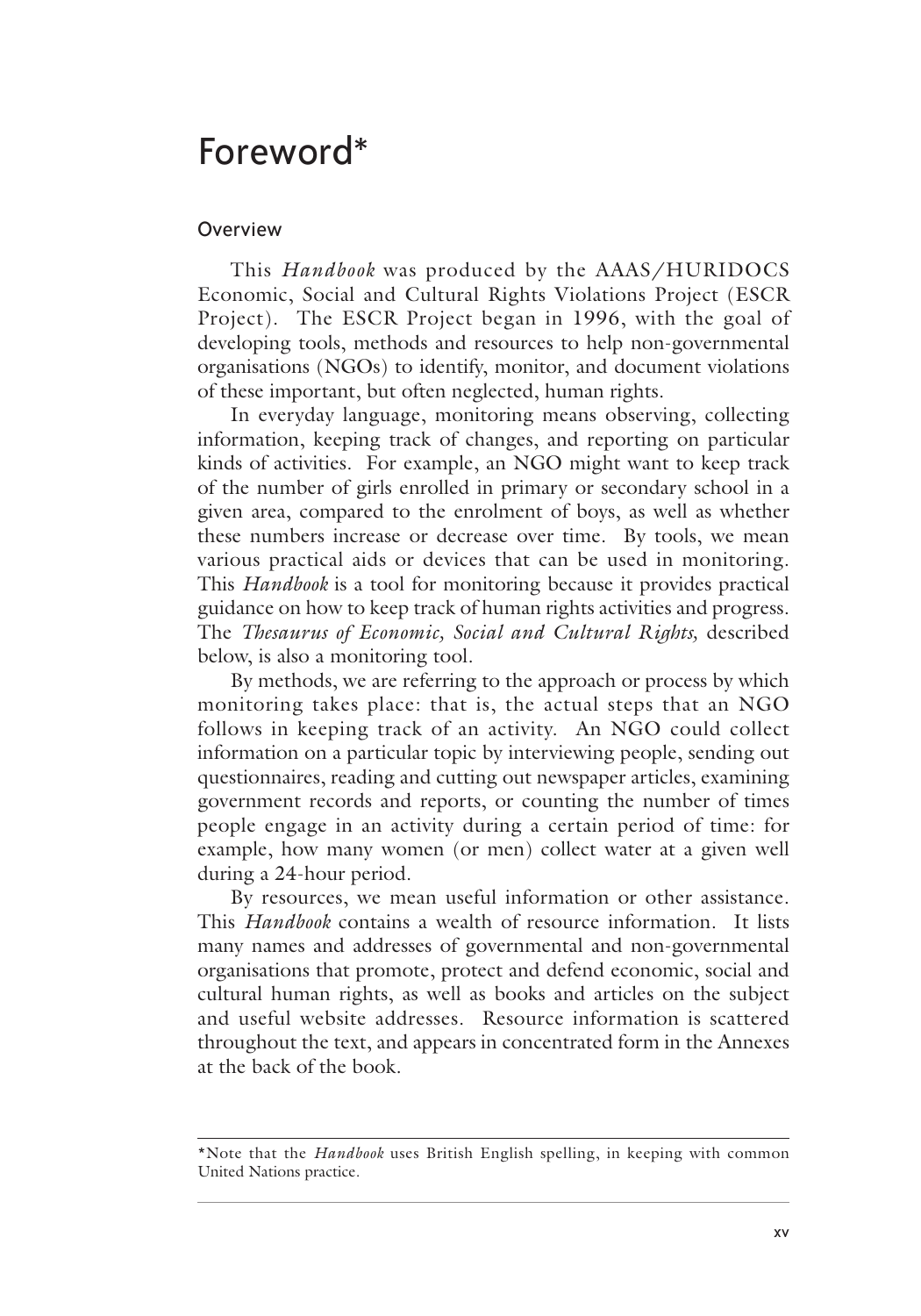#### *The Thesaurus of Economic, Social and Cultural Rights*

The *Handbook* is not the first tool to be developed by the ESCR Project. That honour belongs to a book entitled The *Thesaurus of Economic, Social and Cultural Rights: Terminology and Potential Violations.* The *Thesaurus* is a kind of catalogue of ESC rights, following the order of the rights as they are listed in the International Covenant on Economic, Social and Cultural Rights (ICESCR or the Covenant). It organises, classifies and presents the entries on rights and violations in a logical and systematic fashion. The initial categories are very broad; the entries for the rights and corresponding violations within these categories become increasingly specific and detailed at each succeeding level. In addition to serving as a monitoring tool, the *Thesaurus* is an educational resource, illustrating the range of actions and omissions that come under the general heading of ESC rights and violations. A typical reader is likely to learn that actions or events that he or she may never have considered a human right or rights violation may very well fall within these categories. The *Thesaurus* currently exists in two versions, as a printed book, and as an application on the World Wide Web, at http://shr.aaas.org/ethesaurus.

The Internet version of the *Thesaurus*, called the "e-Thesaurus", contains many documents on economic, social and cultural rights that are "linked" (connected electronically) to the website. There are currently approximately 150 documents in its database, and the number continues to grow. The documents are primarily legal documents, produced by various branches of the United Nations, as well as by regional bodies such as the Organization of American States (OAS) and the Organisation of African Unity (OAU).

The *Handbook* and the *Thesaurus* are companion resources. Although each one is self-contained and can be used independently of the other, the information in each makes the other one easier to use and understand. The *Handbook* explains in clear, everyday language the basic concepts presented in the *Thesaurus*, while the on-line version of the *Thesaurus* contains links to most of the resource materials from international human rights law that appear in the *Handbook*, including treaties, declarations, and other documents that are important in interpreting and understanding economic, social and cultural rights. One example of such a document is the Maastricht Guidelines on Violations of Economic, Social and Cultural Rights (described in Chapter 7). This feature of the *Thesaurus* will make it easy for readers who can connect to the World Wide Web to find many of the resources referred to in the *Handbook*. The quickest way to locate a particular item may be to search the document database of the *Thesaurus*.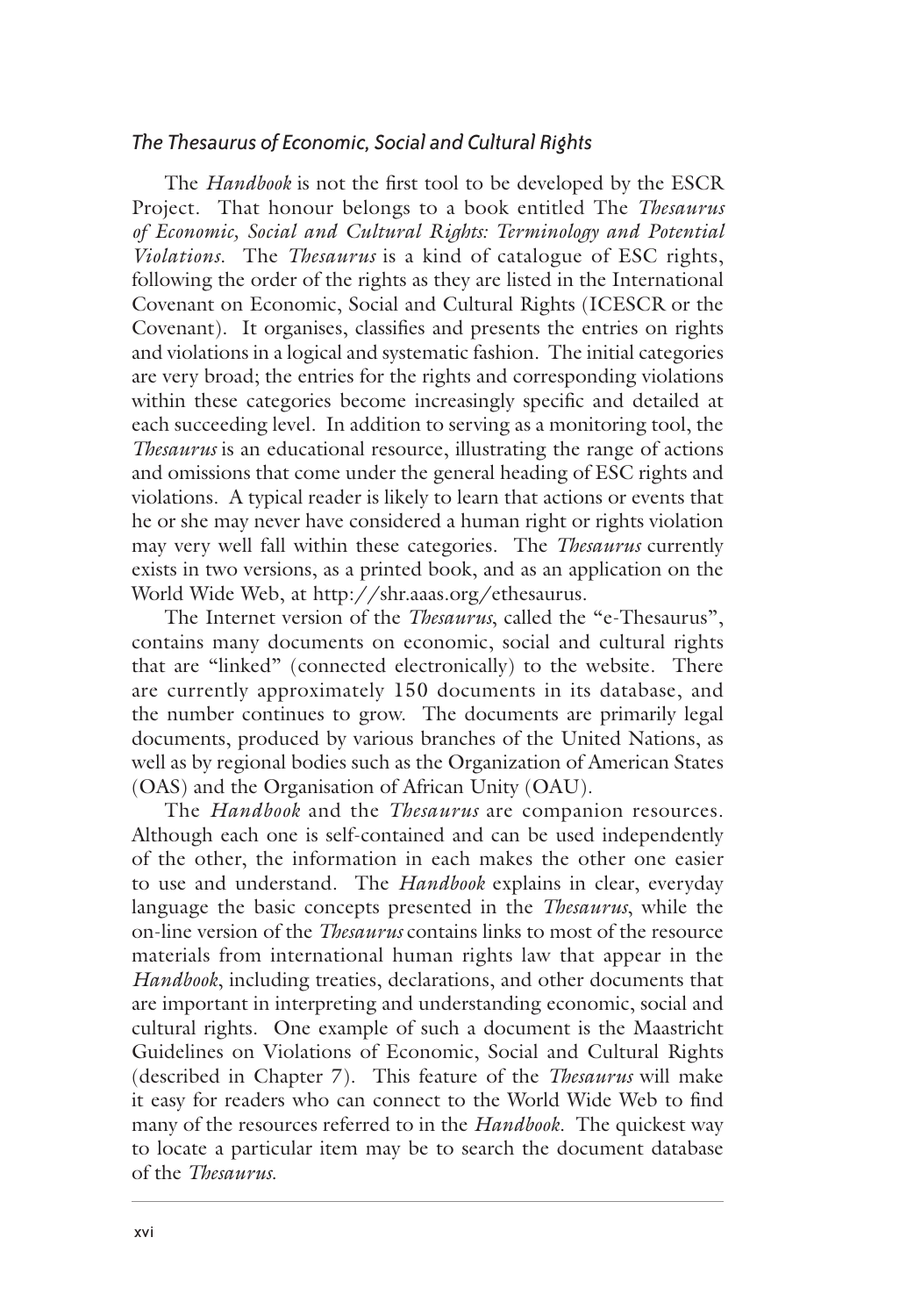#### A Word on the World Wide Web and Technology in General

The *Handbook* and the *Thesaurus* were developed to take advantage of the capabilities of the World Wide Web, in view of the increasing number of NGOs from all over the world with access to this technology—a number that will continue to grow as time passes. At the same time, we realise that access to the Internet is not evenly distributed throughout the world, or within an individual country. For a variety of reasons, many NGOs will not gain access to this technology for a long time. Keeping this reality in mind, we have used a dual strategy. To make the resources produced by the ESCR Project as widely available as possible, we are producing them in both print and Internet versions. The Internet version will be housed on the AAAS ESCR website, at http://shr.aaas.org/escr. It will be updated regularly as new material becomes available. The print version will also be updated periodically.

#### A Note for Lawyers

Because the *Handbook* was written for NGOs, rather than lawyers, it often uses non-technical language to describe the legal concepts in the field of human rights. We have tried hard to present the legal concepts accurately, but our emphasis has been on clarity and accessibility of the information, rather than on comprehensive technical accuracy. Lawyers using the *Handbook* should be aware of this.

#### The *Handbook's* Creators

The *Handbook* was written by Allan McChesney, a Canadian human rights lawyer, advocate and training specialist, who has for many years conducted human rights work for the United Nations, regional intergovernmental organisations, government agencies, communitybased groups, and national and international non-governmental organisations. It was produced by the Science and Human Rights Program of the American Association for the Advancement of Science (AAAS) and HURIDOCS (Human Rights Information and Documentation Systems, International), two NGOs with a long history of developing, disseminating and providing training in methods for monitoring and documenting human rights abuses.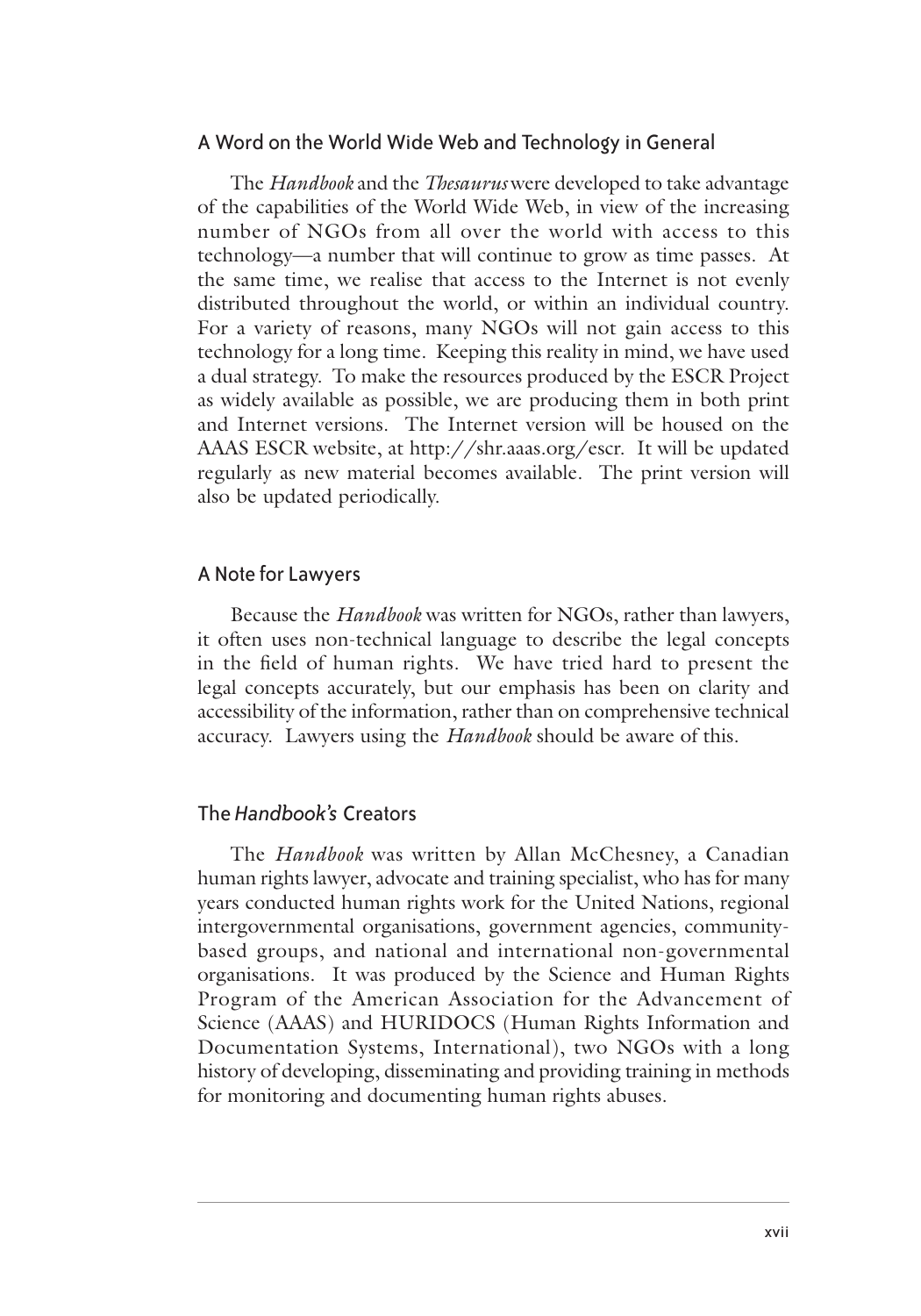#### A Comment on the Resource Listings

Resource information on economic, social and cultural rights is widely scattered and can be hard to find. One of the purposes of the *Handbook* is to assemble in one place useful resource and contact information on these rights. Doing so, however, entails certain risks. The first is that the information is, by its very nature, ephemeral. Addresses and phone numbers; website information; and names, titles and organisational affiliations of knowledgeable individuals are always changing. Existing information becomes outdated and new information is added all the time. Although we have double-checked the resource information, some of it will be out of date as soon as the *Handbook* is published. A second caveat is that we make no claim to completeness for the resource information that is included. Such a claim would be impossible. The field of economic, social and cultural rights is large and it continues to grow. It cannot all be captured between the covers of one book.

The resource information, incomplete and changeable though it is, does illustrate the range and types of materials and data available, however. Even if a particular listing does not give the searcher a definitive answer to his or her question, it provides a place to begin looking for it. It can start the reader down a trail that will ultimately lead to the answer, and reveal unexpected and productive new paths along the way.

Throughout this *Handbook*, and most notably in Chapter 12, we ask for readers' help in adding to the resource listings and making suggestions to improve future editions. Your ideas and insights will help to ensure that this *Handbook* truly meets the needs of its primary audience—NGOs around the world that are engaged in making economic, social and cultural human rights a reality for everyone. We look forward to hearing from you.

Sage Russell AAAS Science and Human Rights Program